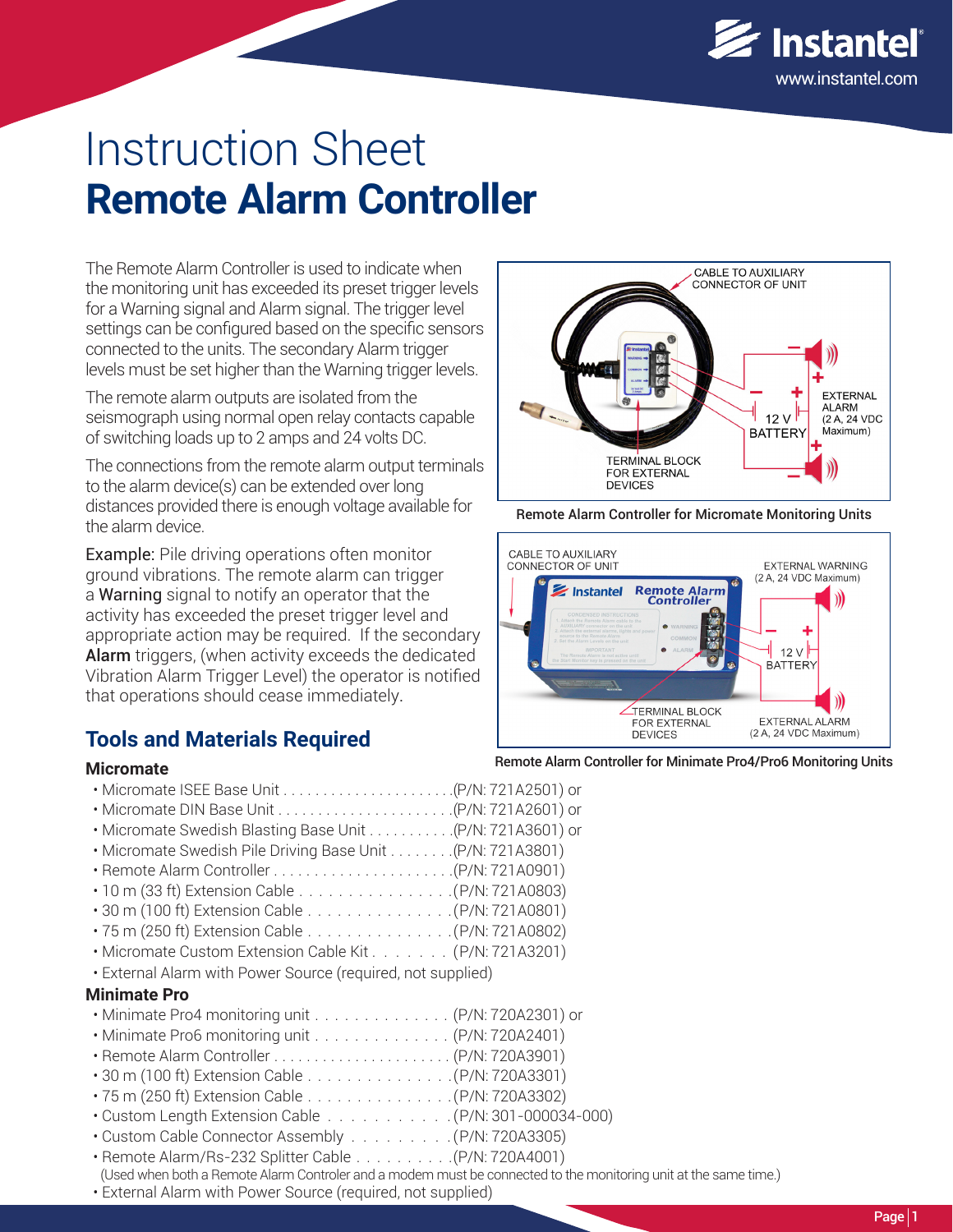## **Minimate Pro4 & Minimate Pro6 Alarm Setup**

- 1. Press the Setup key to access the Main Menu.
- 2. Press the **Down Arrow** key to select the **View/Edit Setup File** menu option. Press the **Enter** key to enter this menu.
- 3. Press the **Down Arrow** key to select the **Auxiliary I/O** option. Press the **Right Arrow** key to enter the menu.
- 4. Press the Right Arrow key to change the Auxiliary I/O selection to Remote Alarm, as shown below: (the bold text in brackets "*[...]*" represents the available options)
- 5. Determine how long you want the Warning Hold Time and Alarm Hold Time to sound. Enter a value using the Right Arrow key to access their editing fields. Press the Up/Down Arrow keys to change their values. Jump between the fields by using the Right or Left Arrow keys. Press the Enter key to Save the edits of each selection.

| Setup File: Factory                           | Auxiliary I/O                                       |
|-----------------------------------------------|-----------------------------------------------------|
| Auxiliary I/O:                                | Off [Remote Alarm or External Trigger]              |
| Warning Hold Time:                            | 0 Seconds redit Value Menul                         |
| Alarm Hold Time:                              | 60 Seconds redit Value Menul                        |
| Alarm On:                                     | Vibration No ryes Pressure No ryes                  |
|                                               | Vibration Alarm Level: 7.00 in./s redit Value Menul |
| Pressure Alarm Level: 210.8 redit Value Menul |                                                     |
|                                               | ▲ TAdjust ▶ Edit v Save × Cancel                    |

- Note: The **Warning Hold Time** and **Alarm Hold Time** have a 300 second time limit (5 minutes). When set to 0, the alarms remain indefinitely and must be reset manually. The Remote Alarm Controller is only active once the **Start Monitor** key is pressed on the unit.
- 6. Select the **Alarm On** option and press the **Right Arrow** key to scroll through which sensors will trigger an alarm. Each key press will provide a new setting option.
- 7. Select the Vibration Level option and press the Right Arrow key to edit the values.
	- Note: The Minimate Pro6 monitoring unit using two geophones will offer two options to set the Vibration Alarm Level, one for each geophone attached.



- 8. Press the Right Arrow key to move the cursor within the value field, and the Up/Down Arrow key to change the value.
- 9. Press the **Enter** key to **Accept** the new setting, or the **Cancel** key to exit the menu without saving the changes.
- 10. Select the **Pressure Level** option and press the **Right Arrow** key to edit the values.
- Note: The Minimate Pro6 monitoring unit with a geophone and a microphone attached will provide options to edit the levels for both sensors.



- 11. Press the Right Arrow key to move the cursor within the value field, and the Up/Down Arrow key to change the value.
- 12. Press the **Enter** key to **Accept** the new setting, or the **Cancel** key to exit the menu without saving the changes.
- 13. Within the Edit Current Setup menu, press the Enter key to Save the new Auxiliary I/O settings, or press the **Cancel** key to **Exit** the menu without saving the changes.

Alarm Indicators

Warning – yellow LED with a *pulsed* sound from the internal warning device. Alarm – red LED with a *constant* sound from the internal warning device. External Devices – external alarm devices are optional.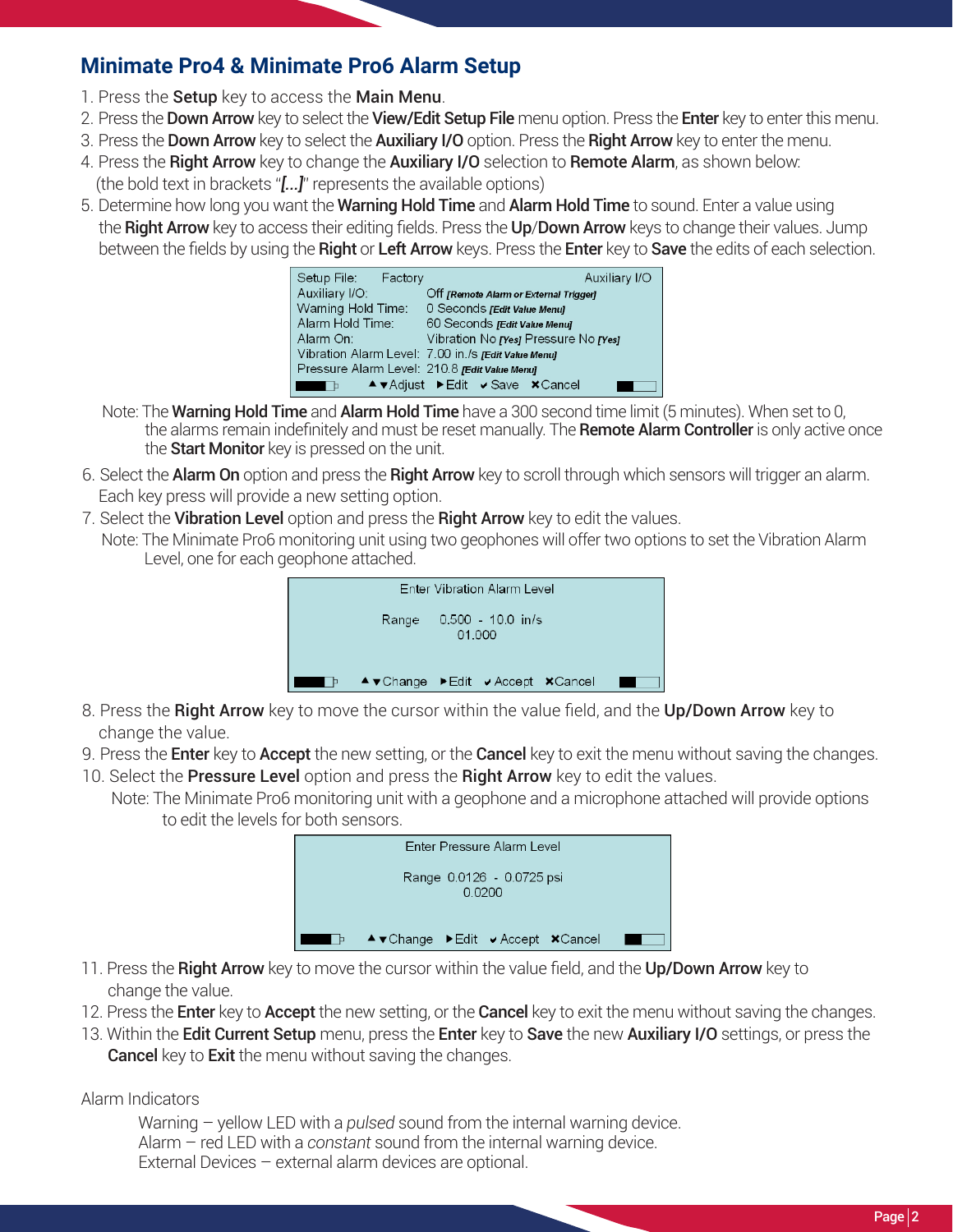#### **How to Configure the Remote Alarm Controller Settings in THOR's Unit Setup Menu**

You can also configure the Warning/Alarm settings from within THOR software and send the Setup File to the monitoring unit. (Only available for Micromate and Minimate Pro models)

- 1. Within THOR, click on the Unit Tab.
- 2. Click on the Unit Setup icon.
- 3. In the Unit Setup section, right-click and select New Unit Setup File.
- 4. Fill in the details and under Unit Type select either

Micromate, or Minimate Pro (you must also select the Setup Type: Compliance.)

- 5. Select Unit Setup section and under Auxiliary IO select Remote Alarm.
- 6. Fill in the appropriate Warning Hold Time in seconds and Alarm Hold Time in seconds.
- 7. Under Active Sensors click the Add Sensor button and select a sensor.
- 8. Check **Enable Alarm**, then define the Alarm Level (in mm/s or in/s for Geophones, in dB(A) for Microphones) Note: the alarm level cannot be lower then the defined trigger level.
- 9. Click on OK
- 10. Select the Monitoring unit connected to THOR and click **Send to Unit(s)** to send the Setup File to the Monitoring unit.

| <b>THOR</b>                       | Projects & Events    | Unit *                    | Auto Call Home |            | Preferences                       |                                                                             |                      |                                                        |                      |              |   |              |                                   |                        | $\bullet$     |
|-----------------------------------|----------------------|---------------------------|----------------|------------|-----------------------------------|-----------------------------------------------------------------------------|----------------------|--------------------------------------------------------|----------------------|--------------|---|--------------|-----------------------------------|------------------------|---------------|
| $\Box$                            | <b>G</b> Refresh All |                           | $\bullet$      | $\bigcirc$ | <b>Add Schedule</b>               |                                                                             |                      |                                                        |                      |              |   |              |                                   |                        |               |
| Manage<br>Units                   | Disconnect All       |                           | Unit           | Manage     | Edit Schedule                     |                                                                             |                      |                                                        |                      |              |   |              |                                   |                        |               |
|                                   | Units                | Editing                   | Setup          | Schedules  | Delete Schedule<br>Schedules      |                                                                             |                      |                                                        |                      |              |   |              |                                   |                        |               |
| $\vee$                            | <b>Unit Setup</b>    |                           | $\overline{2}$ |            |                                   |                                                                             |                      |                                                        |                      |              |   |              |                                   |                        |               |
|                                   |                      |                           |                |            |                                   |                                                                             |                      |                                                        |                      |              |   |              |                                   |                        |               |
|                                   |                      | <b>Setup Files</b>        |                |            | Details - Micromate, Minimate Pro |                                                                             |                      |                                                        |                      |              | i | Name         | Units                             | $\sim$ Show/Hide Units | $\left($      |
|                                   | Name<br>Micromate    | Type<br>Micromate         |                |            |                                   |                                                                             |                      |                                                        |                      |              |   | Unit MP13908 | Type<br>Minimate Pro              |                        |               |
|                                   |                      |                           |                |            | Name                              | Micromate                                                                   |                      |                                                        |                      |              |   |              |                                   |                        | Notifications |
| $\sim$ Show/Hide unit setup files |                      |                           |                |            | <b>Description</b>                | Description                                                                 | 4                    |                                                        |                      |              |   |              |                                   |                        |               |
|                                   |                      |                           |                |            | <b>Unit Type</b>                  | Micromate                                                                   |                      |                                                        |                      |              |   |              |                                   |                        |               |
|                                   |                      | New unit setup file       |                |            |                                   |                                                                             |                      |                                                        |                      |              |   |              |                                   |                        |               |
|                                   | 3                    | Edit unit Setup file      |                |            | $\vee$                            | Recording Mode: Waveform, Sample rate 1024, Record time 3 sec, Fixed Record |                      |                                                        |                      |              |   |              |                                   |                        |               |
|                                   |                      | Copy unit Setup File(s)   |                |            | built Setup                       |                                                                             |                      |                                                        |                      |              |   |              |                                   |                        |               |
|                                   |                      | Delete unit Setup File(s) |                |            | Sensor Check                      | <b>Before Monitoring</b>                                                    |                      |                                                        |                      |              |   |              |                                   |                        |               |
|                                   |                      |                           |                |            | Measurement Units                 | Metric                                                                      | ۰                    | Show Microphone Peaks in dB(L) $\overline{\mathbf{v}}$ |                      |              |   |              |                                   |                        |               |
|                                   |                      |                           |                |            | <b>Time Format</b>                | 24 Hour                                                                     | $\blacktriangledown$ |                                                        |                      |              |   |              |                                   |                        |               |
|                                   |                      |                           |                |            | Channel 1 Name                    | Tran                                                                        |                      | Channel 4 Name                                         | Mic                  |              |   |              |                                   |                        |               |
|                                   |                      |                           |                |            | Channel 2 Name                    | Vert                                                                        |                      |                                                        |                      |              |   |              |                                   |                        |               |
|                                   |                      |                           |                |            | Channel 3 Name                    | Long                                                                        |                      |                                                        |                      |              |   |              |                                   |                        |               |
|                                   |                      |                           |                |            | Enable Job Number                 |                                                                             |                      | <b>Job Number</b>                                      | $\circ$              |              |   |              |                                   |                        |               |
|                                   |                      |                           |                |            | Enable GPS                        | $\Box$                                                                      |                      |                                                        |                      |              |   |              |                                   |                        |               |
|                                   |                      |                           |                |            | Enable Scaled Distance            |                                                                             |                      |                                                        |                      |              |   |              |                                   |                        |               |
|                                   |                      |                           |                |            | Auxiliary IO                      | Remote Alarm                                                                |                      |                                                        |                      |              |   |              |                                   |                        |               |
|                                   |                      |                           |                | 5          | Warning Hold Time 2 sec           |                                                                             | 6                    | Alarm Hold Time 30 sec                                 |                      |              |   |              |                                   |                        |               |
|                                   |                      |                           |                |            |                                   |                                                                             |                      |                                                        |                      |              |   |              |                                   |                        |               |
|                                   |                      |                           |                |            |                                   | Active Sensors: Sound Level Microphone / Geophone                           |                      |                                                        |                      |              |   |              |                                   |                        |               |
|                                   |                      |                           |                |            | Add Sensor Remove Sensor          |                                                                             |                      |                                                        |                      |              |   |              |                                   |                        |               |
|                                   |                      |                           |                |            | Sensor                            | Sound Level Microphone                                                      | $\blacktriangledown$ |                                                        |                      |              |   |              |                                   |                        |               |
|                                   |                      |                           |                |            | <b>Enable Trigger</b>             | $\blacktriangledown$                                                        |                      | Enable Alarm                                           | $\blacktriangledown$ |              |   |              |                                   |                        |               |
|                                   |                      |                           |                |            | <b>Trigger Level</b>              | 50<br>dB(A)                                                                 | 8                    | Alarm Level                                            | 60                   | dB(A)        |   |              |                                   |                        |               |
|                                   |                      |                           |                |            | Weighting                         | A Weighting                                                                 | ۳                    | LN1                                                    | 10                   |              |   |              |                                   |                        |               |
|                                   |                      |                           |                |            | Response                          | Slow                                                                        | ۰                    | LN <sub>2</sub>                                        | 90                   |              |   |              |                                   |                        |               |
|                                   |                      |                           |                |            | Sensor                            | Geophone                                                                    | ۰                    |                                                        |                      |              |   |              |                                   |                        |               |
|                                   |                      |                           |                |            | <b>Enable Trigger</b>             | $\blacktriangledown$                                                        |                      | Enable Alarm                                           | $\blacktriangledown$ |              |   |              |                                   |                        |               |
|                                   |                      |                           |                |            | <b>Trigger Level</b>              | 12.700                                                                      |                      | Alarm Level                                            |                      |              |   |              |                                   |                        |               |
|                                   |                      |                           |                |            |                                   | mm/s                                                                        |                      |                                                        | 25.4                 | m/s<br>9     |   |              |                                   |                        |               |
|                                   |                      |                           |                |            |                                   |                                                                             |                      |                                                        |                      | OK<br>Cancel |   |              | Load from Unit(s) Send to Unit(s) |                        |               |